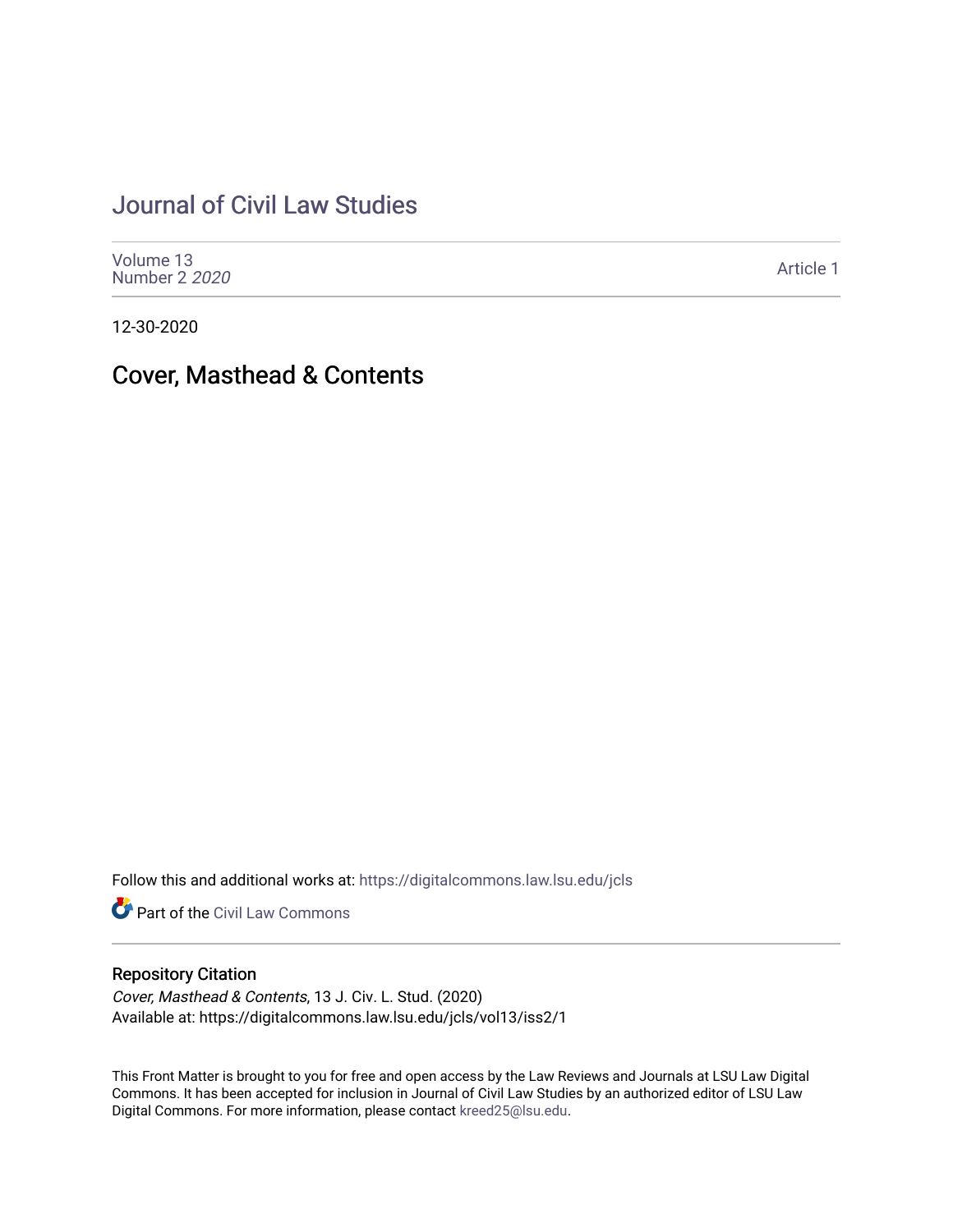# **Journal of Civil Law Studies**

JCLS

**Volume 13 12020 12020 12020** 

## **\_\_\_\_\_\_\_\_\_\_\_\_\_\_\_\_\_\_\_\_\_\_\_\_\_\_\_\_\_\_\_\_\_\_\_\_\_\_\_\_\_\_\_\_\_\_\_\_\_\_\_\_\_\_\_\_\_\_\_\_\_\_\_\_\_\_\_\_\_\_\_\_\_\_\_**

## **ARTICLES**

- *Interpreting the Conditions for* Imprévision: *The Goals of the Reform Projects as a Decisive Tool for French and Belgian Courts*
- *The Birth Mother's Assent to Adoption and the Limitation of Autonomy of Women's Will in Spanish Law: A Proposal* de lege ferenda

María Victoria Mayor del Hoyo

## **CIVIL LAW TRANSLATIONS**

 *Bilingual English-Spanish Louisiana Civil Code, Book I, Titles IV-X*

Mariano Vitetta

Luigi Montefusco

 *Trilingual Louisiana Civil Code, Book IV: Conflict of Laws in English, French, and Spanish*

Olivier Moréteau & Mariano Vitetta

## **CIVIL LAW IN THE WORLD**

*Argentina*

Julieta Marotta & Agustín Parise

## **BOOK REVIEWS**

- *Harry Dondorp, David Ibbetson, and Eltjo J. H. Schrage (eds.), Limitation and Prescription: A Comparative Legal History*
- *Jan Jakob Bornheim, Property Rights and Bijuralism*

Benjamin West Janke

James Gordley

*Also in this issue:*

## **REDISCOVERED TREASURES OF LOUISIANA LAW; CIVIL LAW IN LOUISIANA**

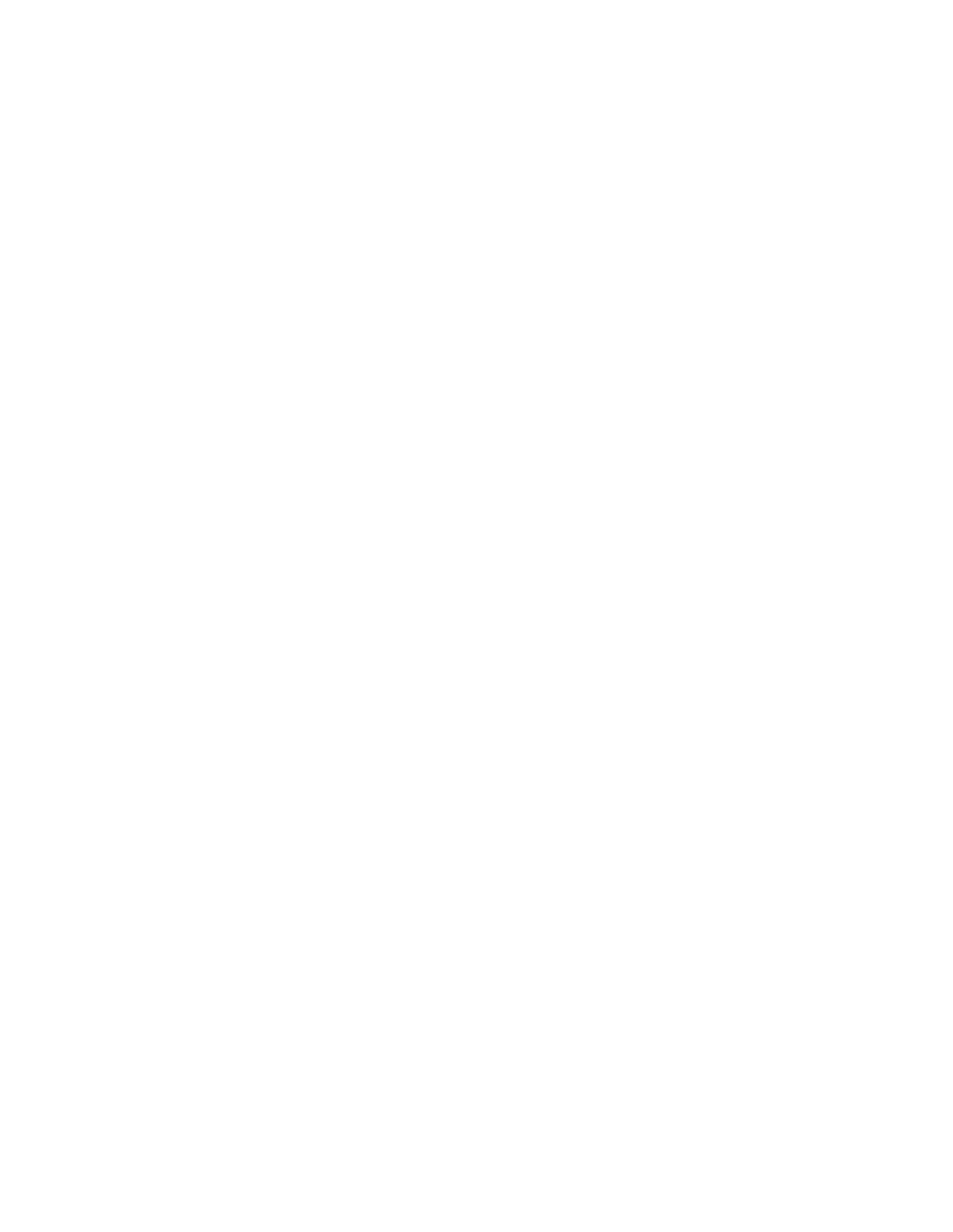## **JOURNAL OF CIVIL LAW STUDIES**

*Editor-in-Chief*

**Olivier Moréteau** Louisiana State University Paul M. Hebert Law Center, USA

*Associate Editor-in-Chief*

**Agustín Parise** Faculty of Law, Maastricht University, The Netherlands

*Executive Managing Editor*

**Christabelle Lefebvre** Louisiana State University Paul M. Hebert Law Center, USA

*Managing Editor*

**Mariano Vitetta**  Louisiana State University Paul M. Hebert Law Center, USA

*Book-Review Editor*

**Seth S. Brostoff** University of Alabama School of Law, USA

*Honorary Members of the Advisory Board*

**Robert A. Pascal**† Louisiana State University Paul M. Hebert Law Center, USA

> **Rodolfo Sacco** Faculty of Law, University of Turin, Italy

**Jacques P. Vanderlinden**† Faculty of Law, Free University of Brussels, Belgium University of Moncton, Canada

*Advisory Board*

**Stathis Banakas** Norwich Law School, University of East Anglia, United Kingdom

**Paul R. Baier** Louisiana State University Paul M. Hebert Law Center, USA

**Andrea Beauchamp Carroll** Louisiana State University Paul M. Hebert Law Center, USA

**Elizabeth R. Carter** Louisiana State University Paul M. Hebert Law Center, USA

**Seán P. Donlan** Faculty of Law, Thompson Rivers University, Canada

**François du Toit** Faculty of Law, University of the Western Cape, South Africa

**Muriel Fabre-Magnan** Faculty of Law, University Panthéon-Sorbonne, Paris 1, France

**Frédérique Ferrand** Faculty of Law, University Jean Moulin, Lyon 3, France

> **Silvia Ferreri** Faculty of Law, University of Turin, Italy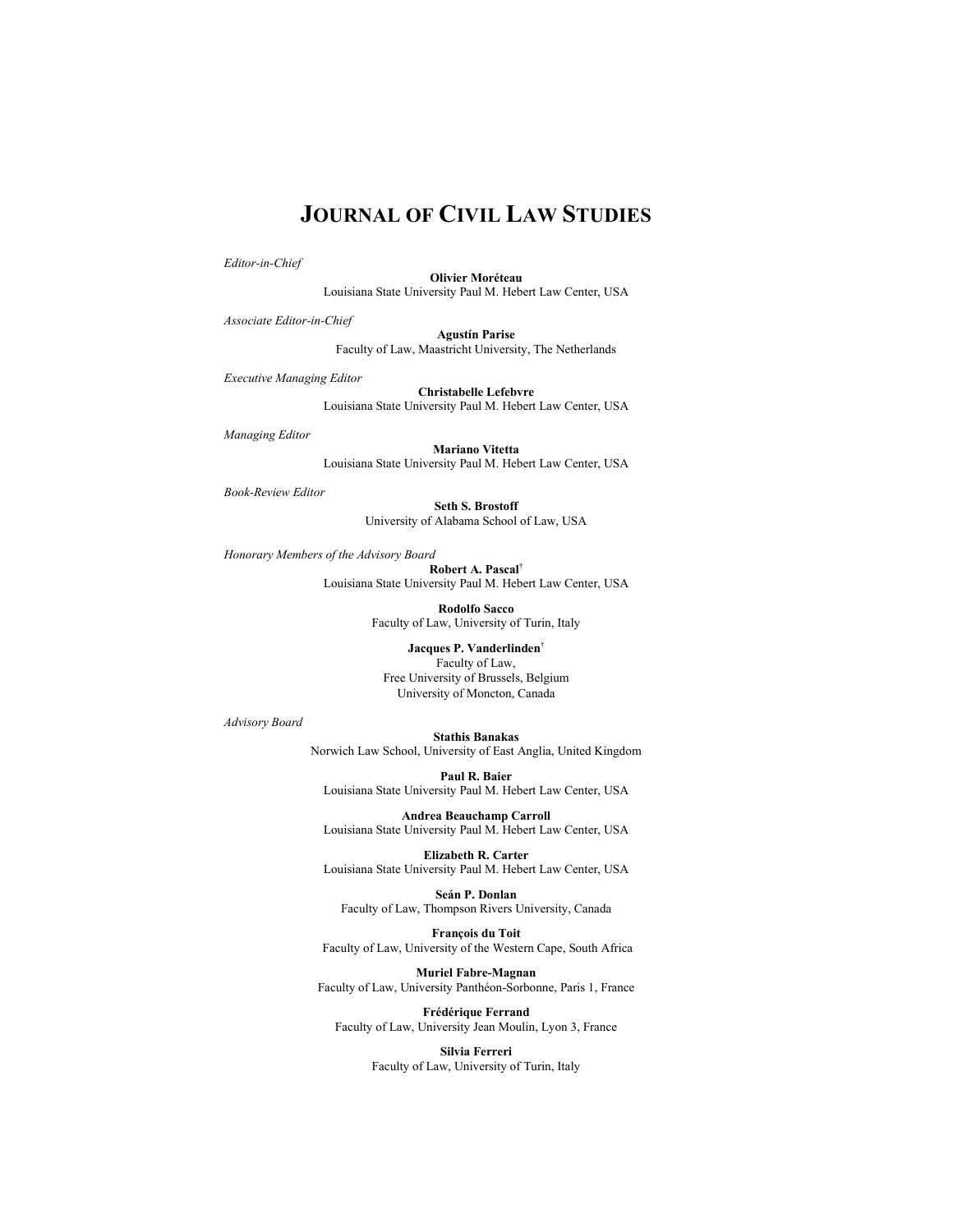**James R. Gordley** Tulane University Law School, USA

**Michele Graziadei** Faculty of Law, University of Turin, Italy

**David W. Gruning** College of Law, Loyola University New Orleans, USA

**Attila Harmathy** Faculty of Law, Eötvös Loránd University, Budapest, Hungary

> **Rosalie Jukier** McGill University Faculty of Law, Canada

**Nicholas Kasirer** Justice, Supreme Court of Canada, Canada

**Pnina Lahav** Boston University School of Law, USA

**Alain A. Levasseur** Louisiana State University Paul M. Hebert Law Center, USA

**Melissa T. Lonegrass** Louisiana State University Paul M. Hebert Law Center, USA

**Hector MacQueen** University of Edinburgh School of Law, United Kingdom

**Ulrich Magnus** Faculty of Law, University of Hamburg, Germany

**Blandine Mallet-Bricout** Faculty of Law, University Jean Moulin, Lyon 3, France

**Juana Marco Molina** Faculty of Law, University of Barcelona, Spain

> **Michael McAuley** Advocate, Montreal, Canada

**Nadia Nedzel** Southern University Law Center, USA

**Barbara Pozzo** Faculty of Law, University of Insubria, Como, Italy

**Christa Rautenbach** Faculty of Law, North-West University, South Africa

**Francisco Reyes Villamizar** Faculty of Law, University of the Andes, Colombia

**Clare Ryan** Louisiana State University Paul M. Hebert Law Center, USA

> **Michel Séjean**  Faculty of Law, University Bretagne Sud, France

**Lionel Smith** McGill University Faculty of Law, Canada

**Jan M. Smits** Faculty of Law, Maastricht University, The Netherlands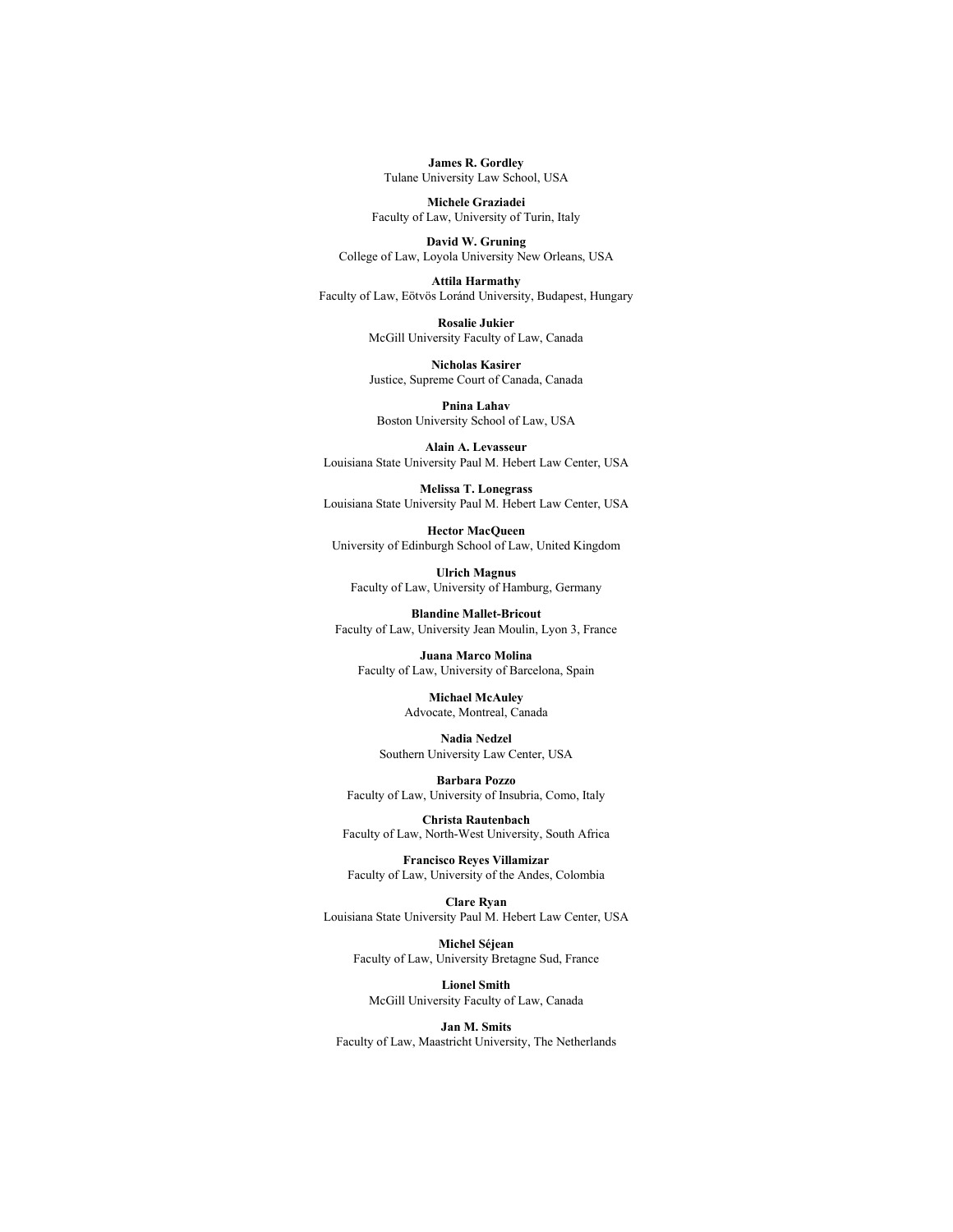**Fernando Toller** Faculty of Law, Austral University, Argentina

**John Randall Trahan** Louisiana State University Paul M. Hebert Law Center, USA

**Lécia Vicente** Louisiana State University Paul M. Hebert Law Center, USA

**Stefan Vogenauer** Max Planck Institute for European Legal History, Germany

> **Michael L. Wells** University of Georgia School of Law, USA

**Pierre Widmer**† Swiss Institute of Comparative Law, Lausanne-Dorigny, Switzerland

*National Correspondents* 

**Carlos Felipe Amunátegui Perelló**, Chile **Ewa Bagińska**, Poland **Lucas Abreu Barroso**, Brazil **Claudia María Castro Valle**, Central America **Roland Djieufack**, OHADA Countries **Laura Franciosi**, Italy **Thomas Kadner-Graziano**, Switzerland **Saskia Lettmaier**, Germany **Juana Marco Molina**, Spain **Julieta Marotta**, Argentina **Mohamed Mattar**, Arab Countries **Mustapha Mekki**, France **Luis Muñiz Argüelles**, Puerto Rico **Asya Ostroukh**, Russia **Alexandra Popovici**, Québec **Vincent Sagaert**, Belgium **Jorge A. Sánchez Cordero**, Mexico **Bing Shui**, China **François du Toit**, South Africa **Lécia Vicente**, Portugal **Lars van Vliet**, The Netherlands

*Senior Graduate Editors*

**Jessica D. Brewer Adam L. Laliberte Pearson A. Wolk**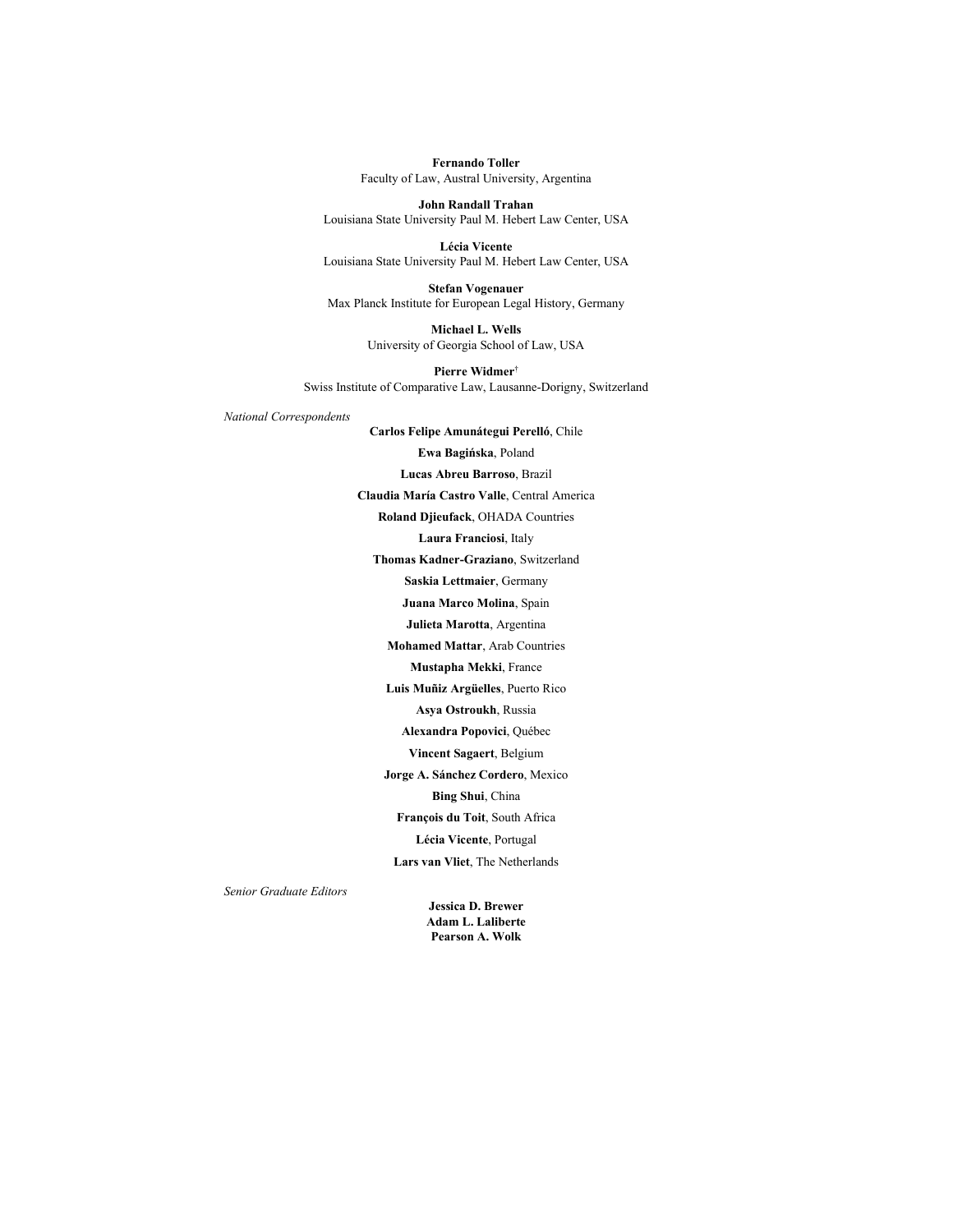*Junior Graduate Editors*

**Jacque P. Biggs Caitlin R. Brinson Winston M. Faulk Kelsi Flores Katie Fox Arthur H. Pearcy Michael Sanders Meredith W. Smith Macy P. Spencer Rivers Stephens**

*Technical Support*

**Kayla Reed** Louisiana State University Paul M. Hebert Law Center, USA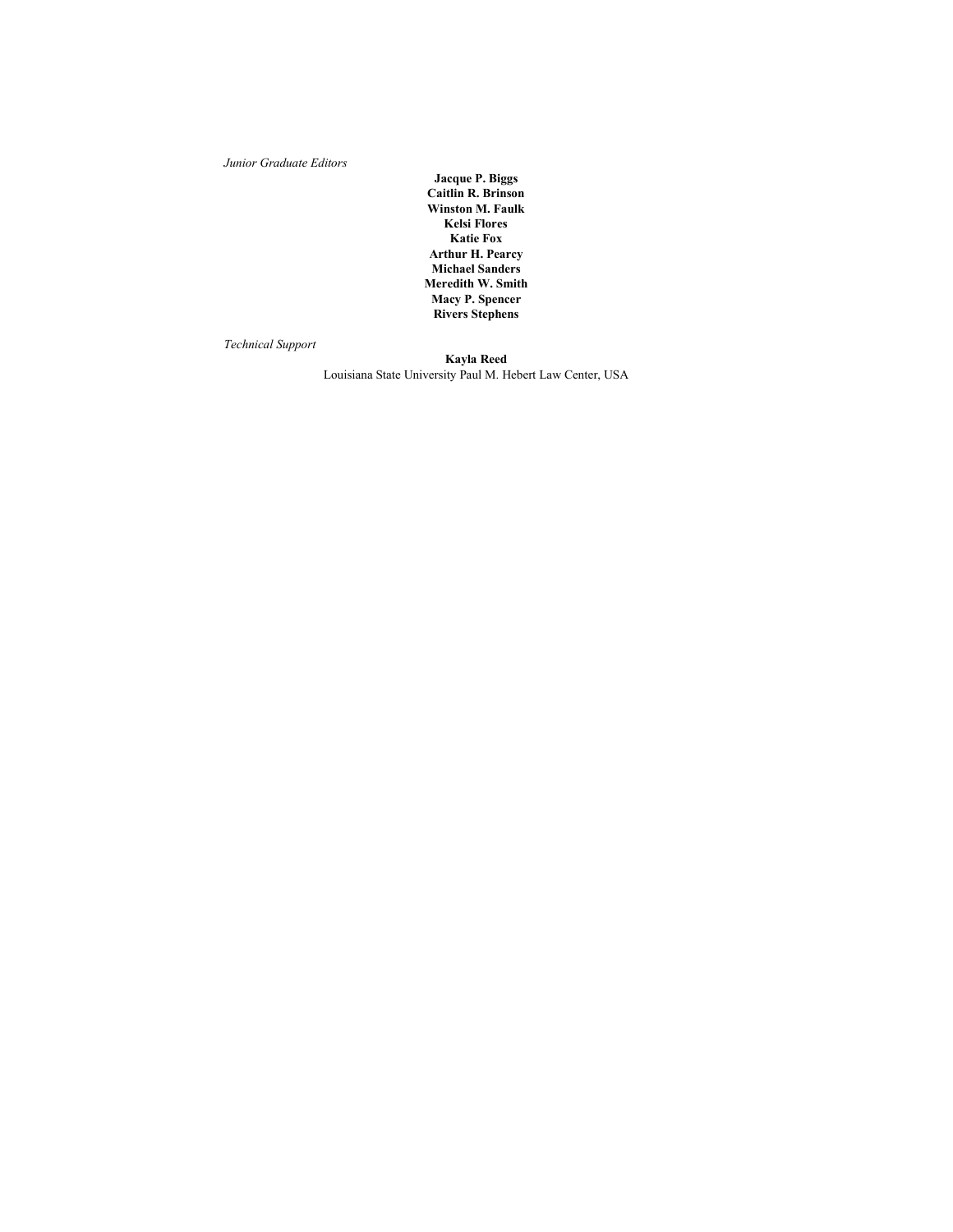#### JOURNAL OF CIVIL LAW STUDIES (ISSN 1944-3749)

Published by the Center of Civil Law Studies, Paul M. Hebert Law Center, Louisiana State University.

© March 2021, Center of Civil Law Studies

The JCLS welcomes submissions for Articles, Notes, Comments, Essays, Book Reviews, and General Information. Unless otherwise agreed, contributions should have been neither published nor submitted for publication elsewhere. All contributions will be subject to a critical review by the Editors, and will be subjected to peer-review.

Editorial comunication and books for review should be addressed to the editor-in-chief and sent to our editorial offices.

#### Editorial offices:

Center of Civil Law Studies LSU Paul M. Hebert Law Center Suite W326, 1 East Campus Drive Baton Rouge, LA 70803 [jcls@lsu.edu](mailto:jcls@lsu.edu) [www.law.lsu.edu/jcls](http://www.law.lsu.edu/jcls)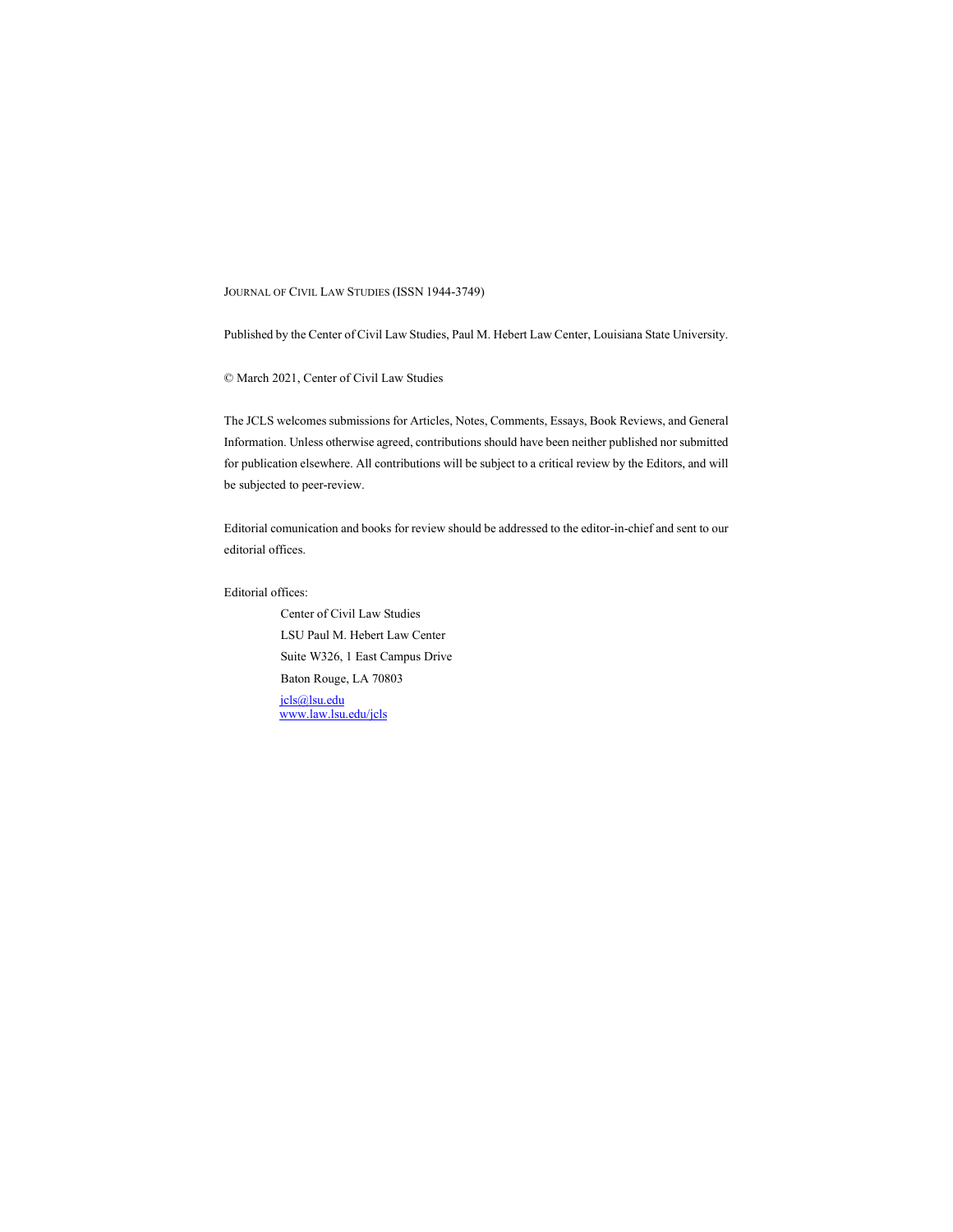## **JOURNAL OF CIVIL LAW STUDIES**

| <b>VOLUME 13</b> | <b>NUMBER 2</b>                                                                                                                           | 2020 |
|------------------|-------------------------------------------------------------------------------------------------------------------------------------------|------|
|                  |                                                                                                                                           |      |
|                  | <b>ARTICLES</b>                                                                                                                           |      |
|                  | Interpreting the Conditions for <i>Imprévision</i> : The Goals of the Reform Projects<br>as a Decisive Tool for French and Belgian Courts |      |
|                  | Luigi Montefusco                                                                                                                          | 193  |
|                  | The Birth Mother's Assent to Adoption and the Limitation of Autonomy of<br>Women's Will in Spanish Law: A Proposal de lege ferenda        |      |
|                  | María Victoria Mavor del Hovo                                                                                                             | 249  |

## **CIVIL LAW TRANSLATIONS**

| Bilingual English-Spanish Louisiana Civil Code, Book I, Titles IV-X |     |
|---------------------------------------------------------------------|-----|
| Mariano Vitetta                                                     | 277 |

Trilingual Louisiana Civil Code, Book IV: Conflict of Laws in English, French, and Spanish

*Olivier Moréteau & Mariano Vitetta* 351

### **CIVIL LAW IN THE WORLD**

*Argentina* Public and Private Intermingled: Changes in the Family and Property Laws of Argentina

*Julieta Marotta & Agustín Parise* 383

### **BOOK REVIEWS**

| Harry Dondorp, David Ibbetson, and Eltio J. H. Schrage (eds.), |     |
|----------------------------------------------------------------|-----|
| Limitation and Prescription: A Comparative Legal History       |     |
| Benjamin West Janke                                            | 417 |
|                                                                |     |

Jan Jakob Bornheim, Property Rights and Bijuralism James Gordley 425